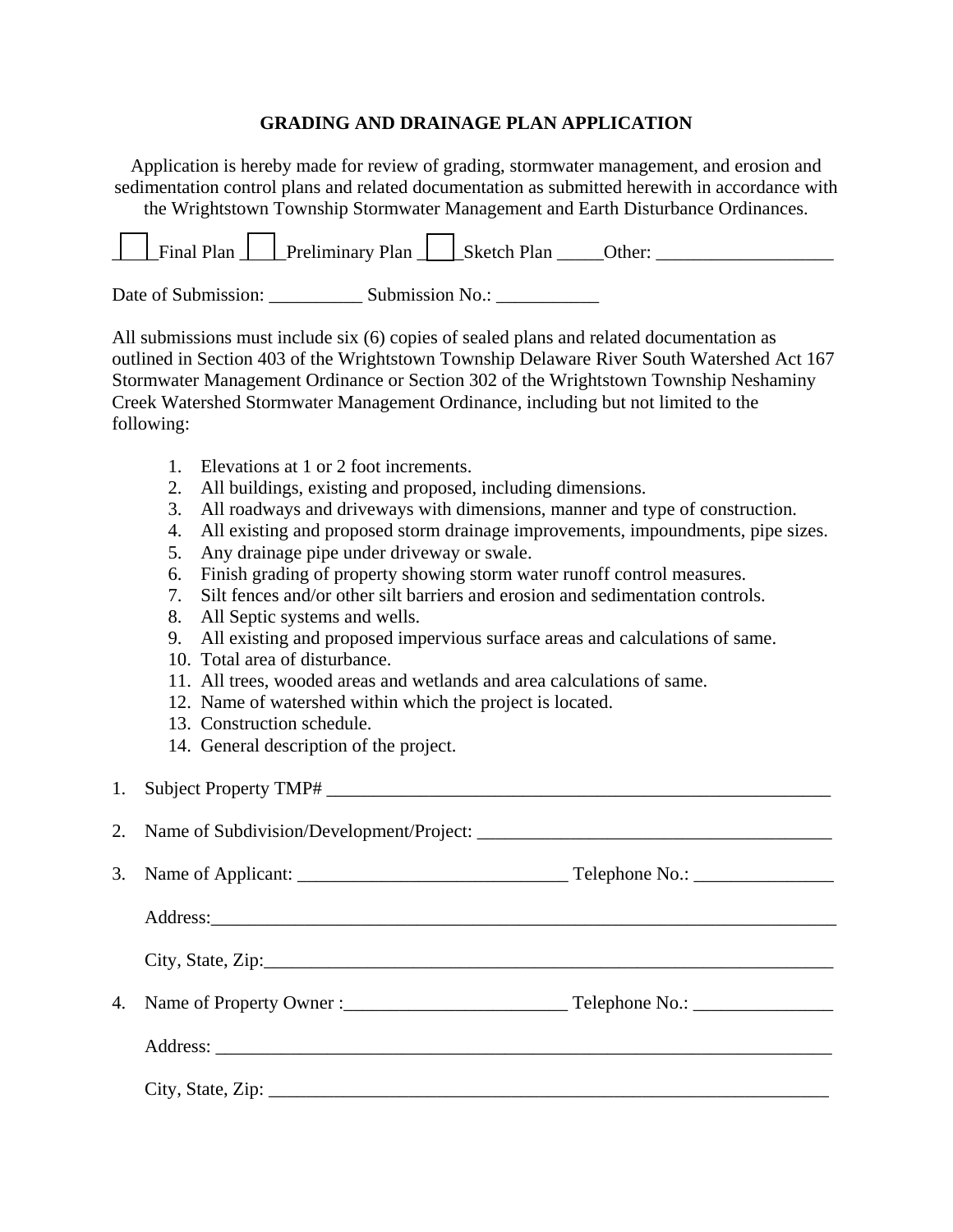| 5. |                                                                                                                                                                                            |                                                                                              |  |                                                                                                              |  |  |  |  |
|----|--------------------------------------------------------------------------------------------------------------------------------------------------------------------------------------------|----------------------------------------------------------------------------------------------|--|--------------------------------------------------------------------------------------------------------------|--|--|--|--|
|    |                                                                                                                                                                                            |                                                                                              |  |                                                                                                              |  |  |  |  |
|    |                                                                                                                                                                                            |                                                                                              |  |                                                                                                              |  |  |  |  |
| 6. |                                                                                                                                                                                            |                                                                                              |  | Name of Contractor for Building Permit Applications: ____________________________                            |  |  |  |  |
|    |                                                                                                                                                                                            |                                                                                              |  |                                                                                                              |  |  |  |  |
|    |                                                                                                                                                                                            |                                                                                              |  |                                                                                                              |  |  |  |  |
| 7. |                                                                                                                                                                                            | Type of Subdivision/Development/Project Proposed:                                            |  |                                                                                                              |  |  |  |  |
|    |                                                                                                                                                                                            | $\Box$ Single-Family Lots $\Box$ $\Box$ Commercial (Multi-Lot)<br><b>Planned Residential</b> |  | Industrial (Multi-Lot)<br>Multi-Family Lots <u>Commercial</u> (One-Lot) Industrial (One-Lot)<br>$\Box$ Other |  |  |  |  |
| 8. |                                                                                                                                                                                            |                                                                                              |  |                                                                                                              |  |  |  |  |
| 9. |                                                                                                                                                                                            | Area of Proposed and Existing Impervious Area of Entire Tract:                               |  |                                                                                                              |  |  |  |  |
|    |                                                                                                                                                                                            |                                                                                              |  |                                                                                                              |  |  |  |  |
|    |                                                                                                                                                                                            |                                                                                              |  |                                                                                                              |  |  |  |  |
|    | 10. Stormwater:<br>a.                                                                                                                                                                      |                                                                                              |  |                                                                                                              |  |  |  |  |
|    | b.<br>c.                                                                                                                                                                                   | Does the submission meet the release rate criteria for the applicable                        |  |                                                                                                              |  |  |  |  |
|    |                                                                                                                                                                                            |                                                                                              |  |                                                                                                              |  |  |  |  |
|    | Does the proposed stormwater control criteria meet the requirements/guidelines of<br>d.<br>the Stormwater Ordinances?<br><u> 1980 - Johann John Stone, mars eta biztanleria (h. 1980).</u> |                                                                                              |  |                                                                                                              |  |  |  |  |
|    | If not, what variances/waivers are requested?                                                                                                                                              |                                                                                              |  |                                                                                                              |  |  |  |  |
|    | e.                                                                                                                                                                                         | Reasons:                                                                                     |  |                                                                                                              |  |  |  |  |
|    | Does the plan meet the requirements of Article III or IV of the applicable<br><u> 1980 - Jan James James Barnett, amerikan bizko hamarkada (h. 1980).</u>                                  |                                                                                              |  |                                                                                                              |  |  |  |  |
|    |                                                                                                                                                                                            | StormwaterOrdinances?                                                                        |  | If not, what variances/waivers are requested?___________________________________                             |  |  |  |  |
|    |                                                                                                                                                                                            |                                                                                              |  |                                                                                                              |  |  |  |  |
|    |                                                                                                                                                                                            |                                                                                              |  |                                                                                                              |  |  |  |  |
|    | f.                                                                                                                                                                                         |                                                                                              |  |                                                                                                              |  |  |  |  |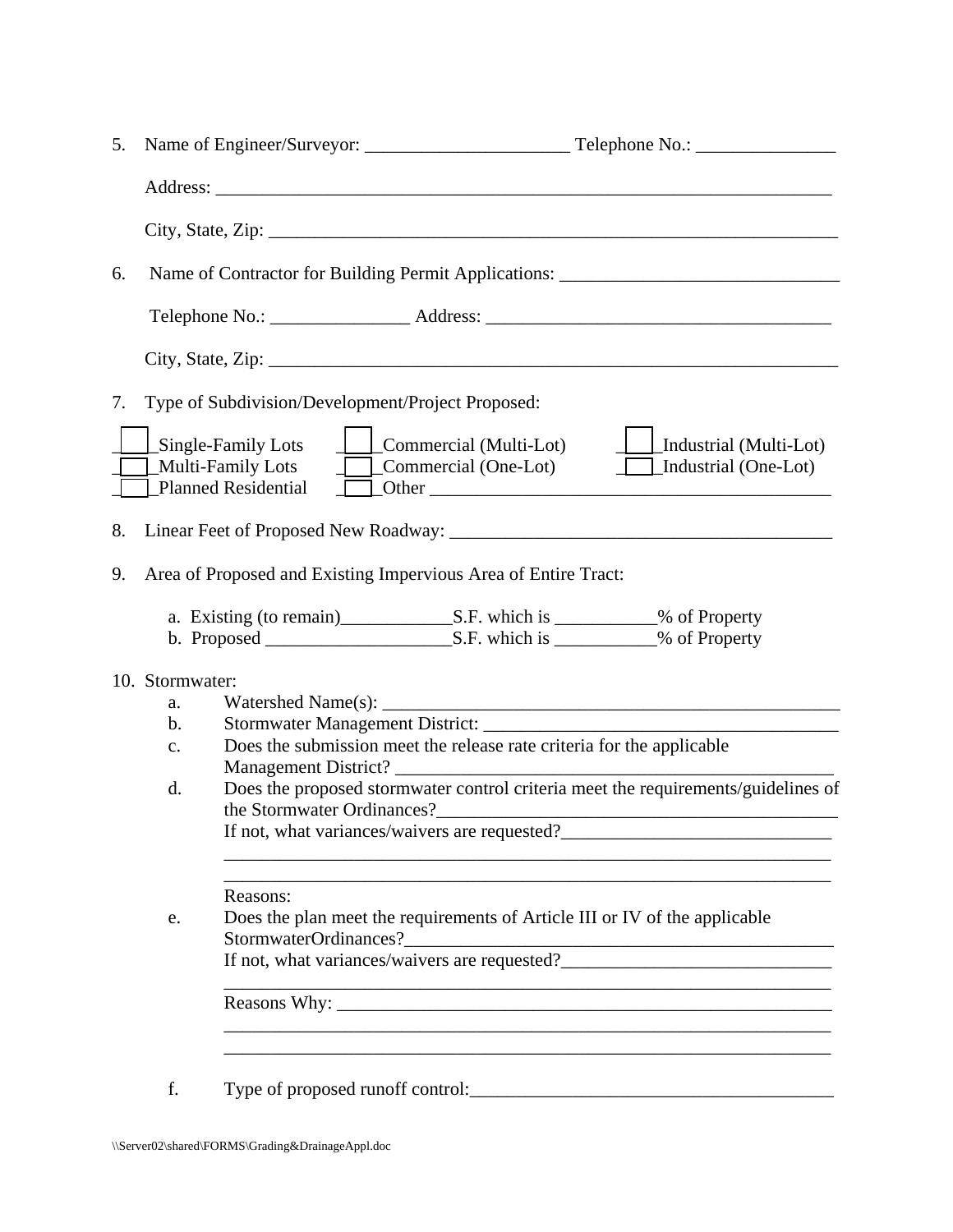- g. What hydrologic method was used in the stormwater computations?\_\_\_\_\_\_\_\_\_\_\_\_\_\_
- \_\_\_\_\_\_\_\_\_\_\_\_\_\_\_\_\_\_\_\_\_\_\_\_\_\_\_\_\_\_\_\_\_\_\_\_\_\_\_\_\_\_\_\_\_\_\_\_\_\_\_\_\_\_\_\_\_\_\_\_\_\_\_\_\_\_ h. Is a hydraulic routing through the stormwater control structure submitted?
- \_\_\_\_\_\_\_\_\_\_\_\_\_\_\_\_\_\_\_\_\_\_\_\_\_\_\_\_\_\_\_\_\_\_\_\_\_\_\_\_\_\_\_\_\_\_\_\_\_\_\_\_\_\_\_\_\_\_\_\_\_\_\_\_\_\_ i. Is a construction staging schedule attached?<br>
<u>Is a</u> construction staging schedule attached?
	- j. Is a recommended maintenance program attached?\_\_\_\_\_\_\_\_\_\_\_\_\_\_\_\_\_\_\_\_\_\_\_\_\_\_\_\_\_\_\_
	- k. Has the proposed schedule of construction inspection been submitted?
- 11. Erosion and Sediment Pollution Control (E&S):
	- a. Has the stormwater management and E&S plan, supporting documentation and narrative been submitted to the Bucks County Conservation District?\_\_\_\_\_\_\_\_\_\_\_\_\_
	- \_\_\_\_\_\_\_\_\_\_\_\_\_\_\_\_\_\_\_\_\_\_\_\_\_\_\_\_\_\_\_\_\_\_\_\_\_\_\_\_\_\_\_\_\_\_\_\_\_\_\_\_\_\_\_\_\_\_\_\_\_\_\_\_\_\_ b. Date of submission: \_\_\_\_\_\_\_\_\_\_\_\_\_\_\_\_\_\_\_\_\_\_\_\_\_\_\_\_\_\_\_\_\_\_\_\_\_\_\_\_\_\_\_\_\_\_\_\_\_ c. Total area of earth disturbance S.F.
- 12. Wetlands:
	- a. Have wetlands been delineated by a professional wetlands scientist experienced in wetland delineation?
	- b. Have wetland lines been verified by state or federal permitting authority?\_\_\_\_\_\_\_
	- c. Have the wetland lines been surveyed?
	- d. Total acreage of wetland within the property: \_\_\_\_\_\_\_\_\_\_\_\_\_\_\_\_\_\_\_\_\_\_\_\_\_\_\_\_\_\_\_\_
	- e. Total acreage of wetland disturbed:
	- f. Is supporting documentation attached?
- 13. Filing:
	- a. Has the required fee been submitted? \_\_\_\_\_\_\_\_\_\_\_\_\_\_\_\_Amount: \$\_\_\_\_\_\_\_\_\_\_\_
- b. General comments about stormwater management at the development: \_\_\_\_\_\_\_\_\_\_\_\_\_\_\_\_\_\_\_\_\_\_\_\_\_\_\_\_\_\_\_\_\_\_\_\_\_\_\_\_\_\_\_\_\_\_\_\_\_\_\_\_\_\_\_\_\_\_\_\_\_\_\_\_\_\_

\_\_\_\_\_\_\_\_\_\_\_\_\_\_\_\_\_\_\_\_\_\_\_\_\_\_\_\_\_\_\_\_\_\_\_\_\_\_\_\_\_\_\_\_\_\_\_\_\_\_\_\_\_\_\_\_\_\_\_\_\_\_\_\_\_\_